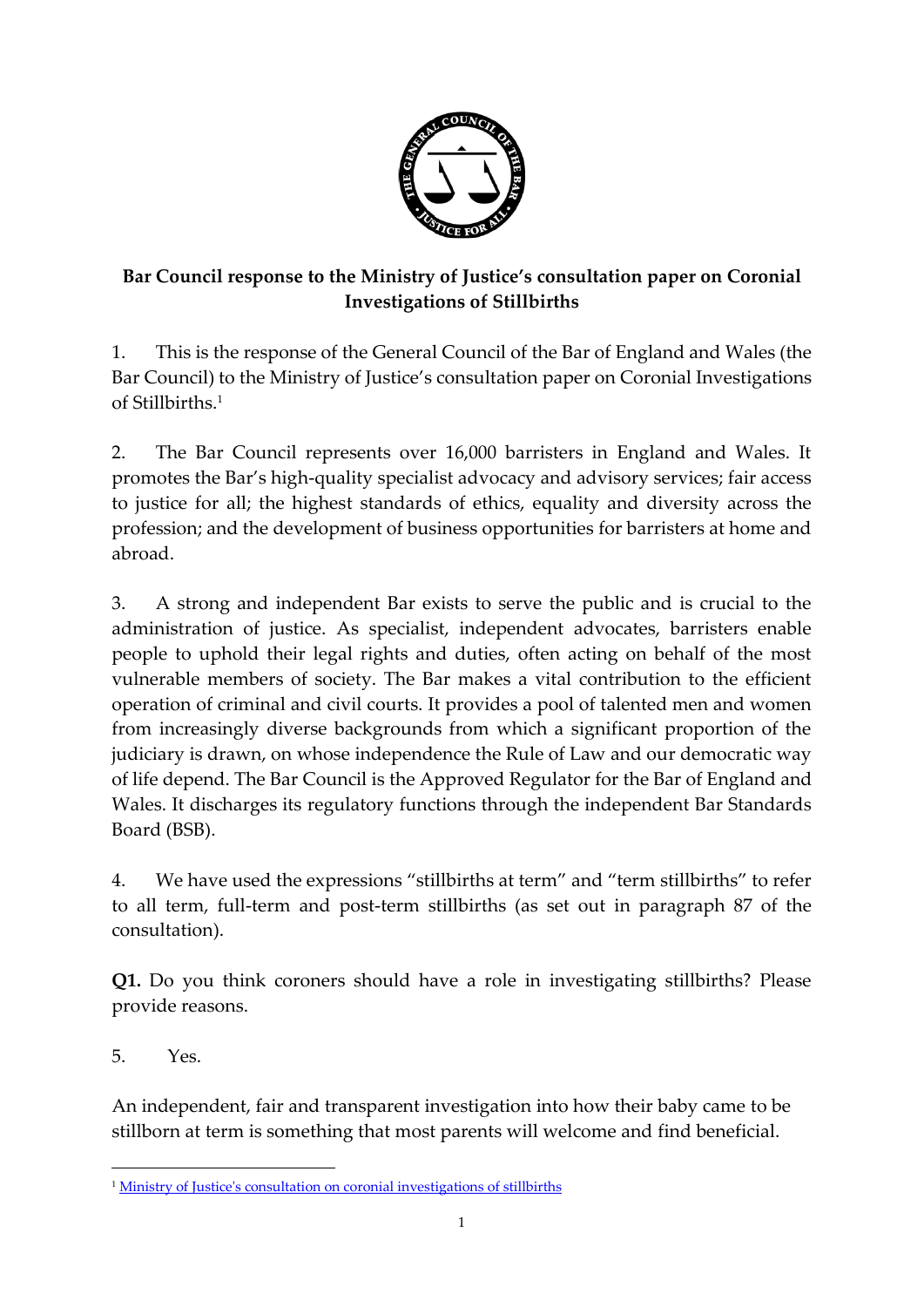6. Coronial investigations into stillbirths at term (third trimester stillbirths) have a strong potential to:

a) Reduce the number of live births of babies born with catastrophic brain injuries;

b) Reduce the number of stillbirths;

c) Reduce the psychiatric injury that parents witnessing the diagnosis of intrauterine death and/or witnessing the stillbirth of their child with no or no proper preparation often suffer;

d) Improve the care provided to pregnant women antenatally and during labour (there may be the opportunity to reduce instrumental birth injuries or third and fourth degree tears if induction of labour or caesarean section delivery result from improved care);

e) And as a result of a) to d), reduce the cost to the state of providing financial support to bereaved parents and reduce the number of clinical negligence claims and payments;

f) At an early stage, identify individuals or specific units or wards associated with a disproportionately high number of term stillbirths thereby avoiding future tragedies, loss of trust in maternity services by pregnant women and their partners and costly investigations such as the current Ockenden review into Shrewsbury and Telford Hospital NHS Trust.

7. Where widespread deficiencies in clinical care are identified by inquests, for example inadequate understanding of how to interpret CTGs, poor understanding of how induction can impact on the wellbeing of the fetus, failure by midwives to challenge doctors and so on, that evidence can inform national improvement programs.

8. In some cases, decisions made in labour (and/or speed of delivery) have the potential to alter the outcome of the pregnancy to anywhere between a term still birth, the live birth of an infant who dies within hours or a few days, lifelong catastrophic brain damage and a live, healthy baby. Of these, only the second have an inquest. Bringing term still births within the coronial process so that lessons can be reliably identified, collated centrally and implemented nationally is highly likely to reduce the number of babies born with catastrophic birth injuries and thus reduce the number of multi-million pound claims.

9. There are instances of NHS Trusts undertaking a series of untoward incident investigations into poor care at birth resulting in injury or still birth but **failing to learn the lessons**: see Shrewsbury, where there is a current independent investigation, and where there are still problems: [https://www.cqc.org.uk/news/releases/cqc](https://www.cqc.org.uk/news/releases/cqc-publishes-inspection-report-shrewsbury-telford-hospital-nhs-trust)[publishes-inspection-report-shrewsbury-telford-hospital-nhs-trust.](https://www.cqc.org.uk/news/releases/cqc-publishes-inspection-report-shrewsbury-telford-hospital-nhs-trust) And the Review of maternity services at the former Cwm Taf University Health Board report,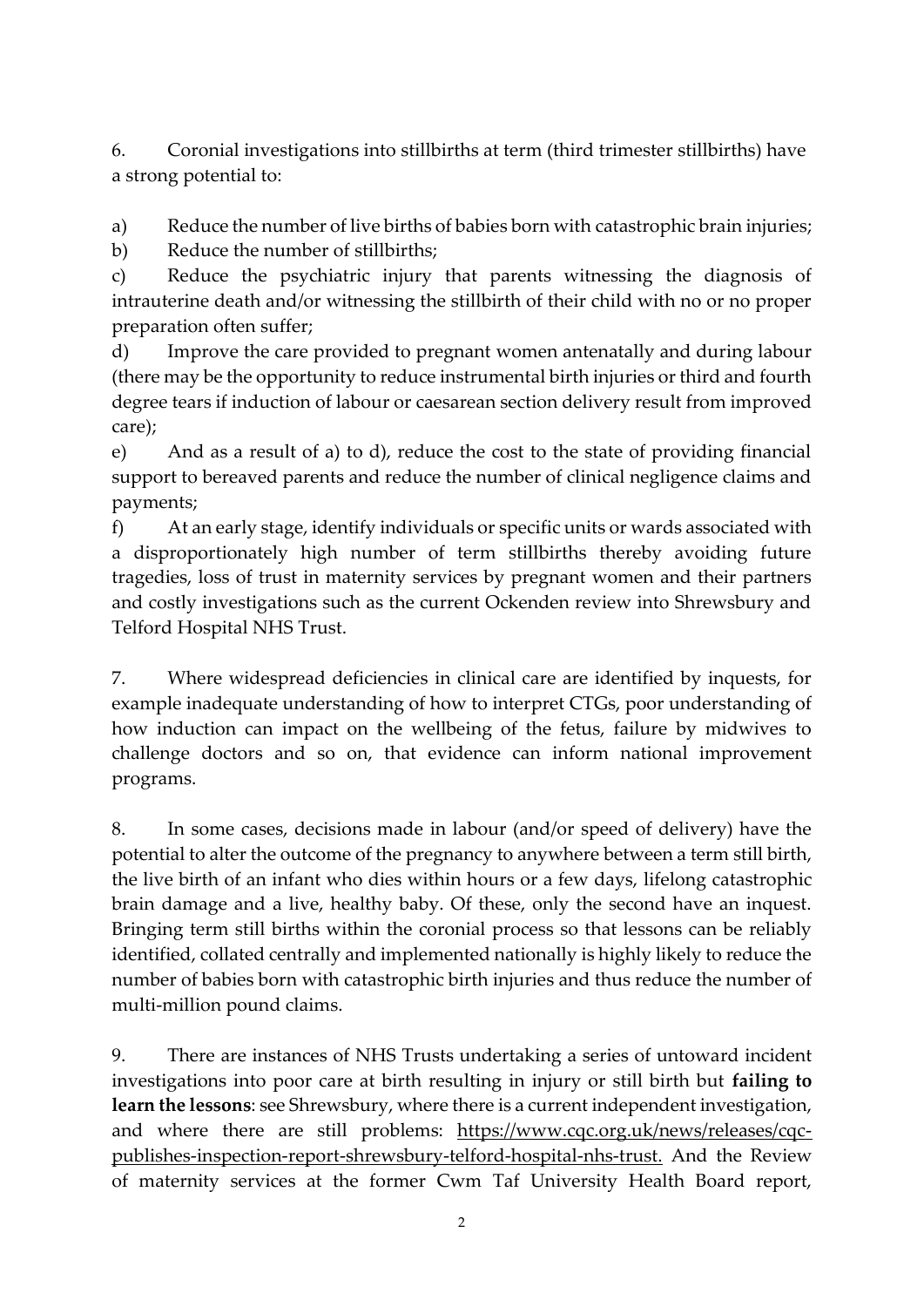published on 30 April 2019, evidences under reporting of serious incidents in maternity services: [https://gov.wales/review-maternity-services-former-cwm-taf](https://gov.wales/review-maternity-services-former-cwm-taf-university-health-board)[university-health-board.](https://gov.wales/review-maternity-services-former-cwm-taf-university-health-board) Central collation and analysis by the relevant bodies, of the conclusions of inquests into all stillbirths at term and all resulting PFD reports will ensure that life-saving lessons are not only identified but implemented.

10. One reason why lessons are not learned is possible **conflict of interest**. The duty to undertake or arrange a Serious Untoward Investigation falls to the potential tortfeasor. The duty of candour is still not universally embraced. A coroner's inquest into every still birth at term would safeguard against under-reporting of serious incidents in connection with stillbirths and ensure a full and fearless investigation.

11. **Serious Untoward Investigations** in hospitals continue to be of a variable standard. For example written witness statements are frequently not obtained, parents are involved insufficiently or not at all (there are still instances where parents are not informed that an SUI is taking place and/or are not asked to give evidence or allowed to see and comment on the report in draft). Independent scrutiny of or quality control in relation to NHS SUIs is either lacking or inadequate.

12. Coroners' inquests into how stillbirths at term occur will provide the trained judicial, independent and public investigation that is currently lacking. If lack of resources – whether insufficient staff or operating theatres – has caused or contributed to a stillbirth, an independent coroner will be better placed to identify and record that inadequacy than the Trust responsible. (Understaffing played a part in what went wrong with maternity services at Cwm Taf Health Board).

13. Inquests into term stillbirths have the potential to benefit parents who wish to understand what happened, and why. Further, since the Trust will probably instruct lawyers to advise and represent them at inquest, the inquest process may prompt an early **apology**. It would also give the Trust the opportunity to offer and provide early **counselling**, which could reduce the parents' distress and enable a better or quicker recovery from psychiatric illness resulting from stillbirth at term which many parents experience as a catastrophic loss.

**Q2.** Do you consider that coronial investigations of stillbirths would achieve the policy objectives set out in paragraph 41? Are there any other policy objectives that we should consider in improving the systems for determining the causes of stillbirths and delivering better services?

14. Yes, provided the existing coronial legislative framework is appropriately adapted.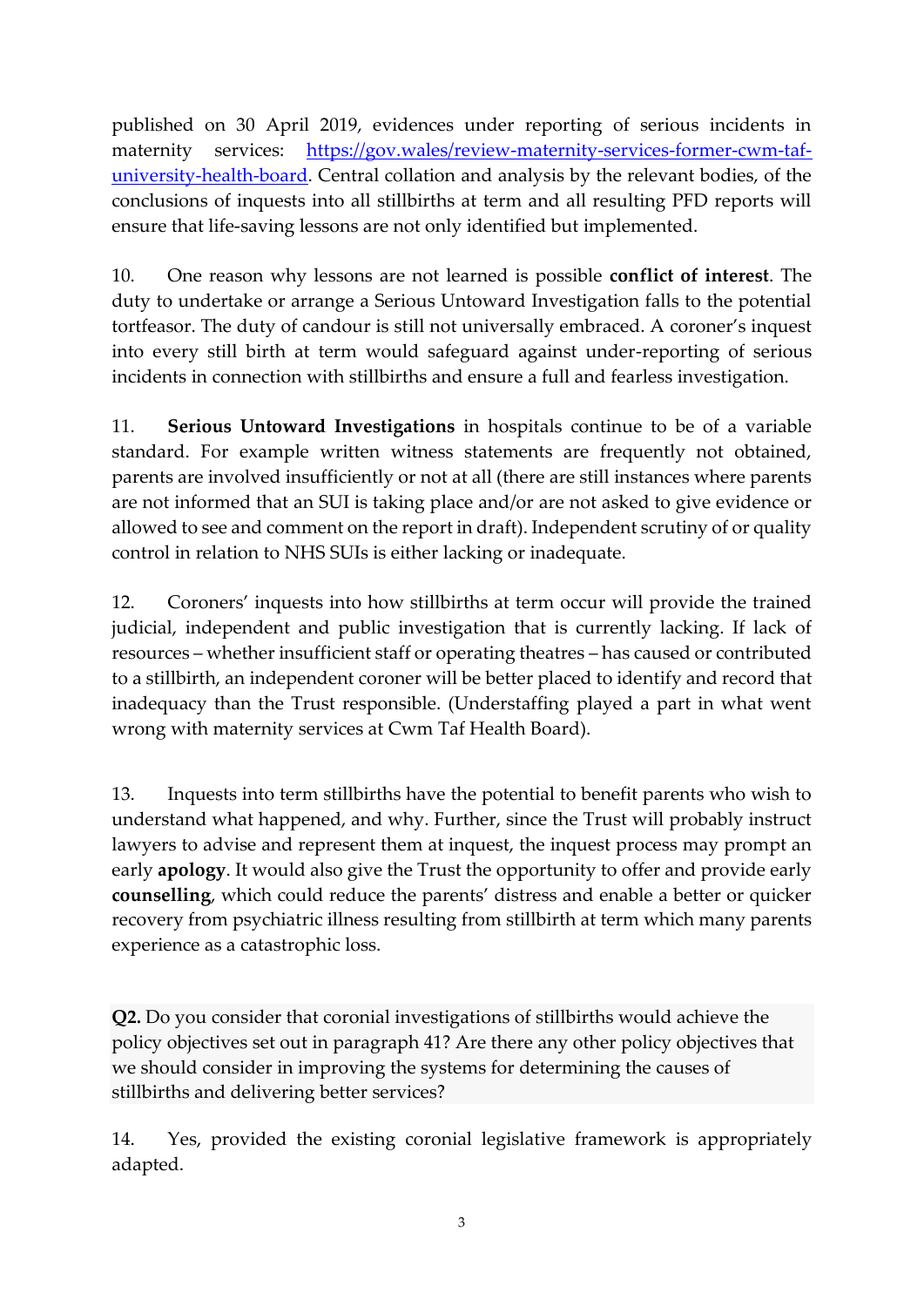15. In relation to the wording of the objectives we suggest:

a. In the second objective, we suggest: "*to provide for transparent investigations and public* hearings"

b. In the third objective, we would invite consideration as to making the objective expressly to reduce the number of babies suffering catastrophic brain injuries at birth.

16. Other policy objectives which should be considered are to improve systems and deliver better services:

17. Coroners should be tasked specifically with stating whether the Trust or Health Board's SUI has been adequate.

**Q3.** Do you agree with the proposal about ascertaining who the mother of the stillborn baby is and the baby's name if they have been given one? Do you think there is anything else that should be considered?

18. Yes.

19. It should not be only the mother's name which is to be ascertained in addition to the child's. The name of the father or second legal parent, if applicable, should also be ascertained. If the mother objected to the other parent's name being recorded for good reason, coroners should have flexibility to record the mother's name only.

20. This would be consistent with the current statutory regime relating to birth certificates.

21. Transgender issues may arise and coroners should have flexibility about the language they use in such cases.

**Q4.** Do you agree with the proposal about ascertaining how it was that the baby was not born alive? Do you think there is anything else that should be considered?

22. The objective of improving maternity outcomes would best be met by giving coroners direction. They should be specifically asked to consider a list of commonly arising factors that have the potential to cause or contribute to a stillbirth at term (this to be identified in consultation with the relevant Royal Colleges) for example: lack of resources, lack of training, delay in acting, inadequate clinical understanding etc. That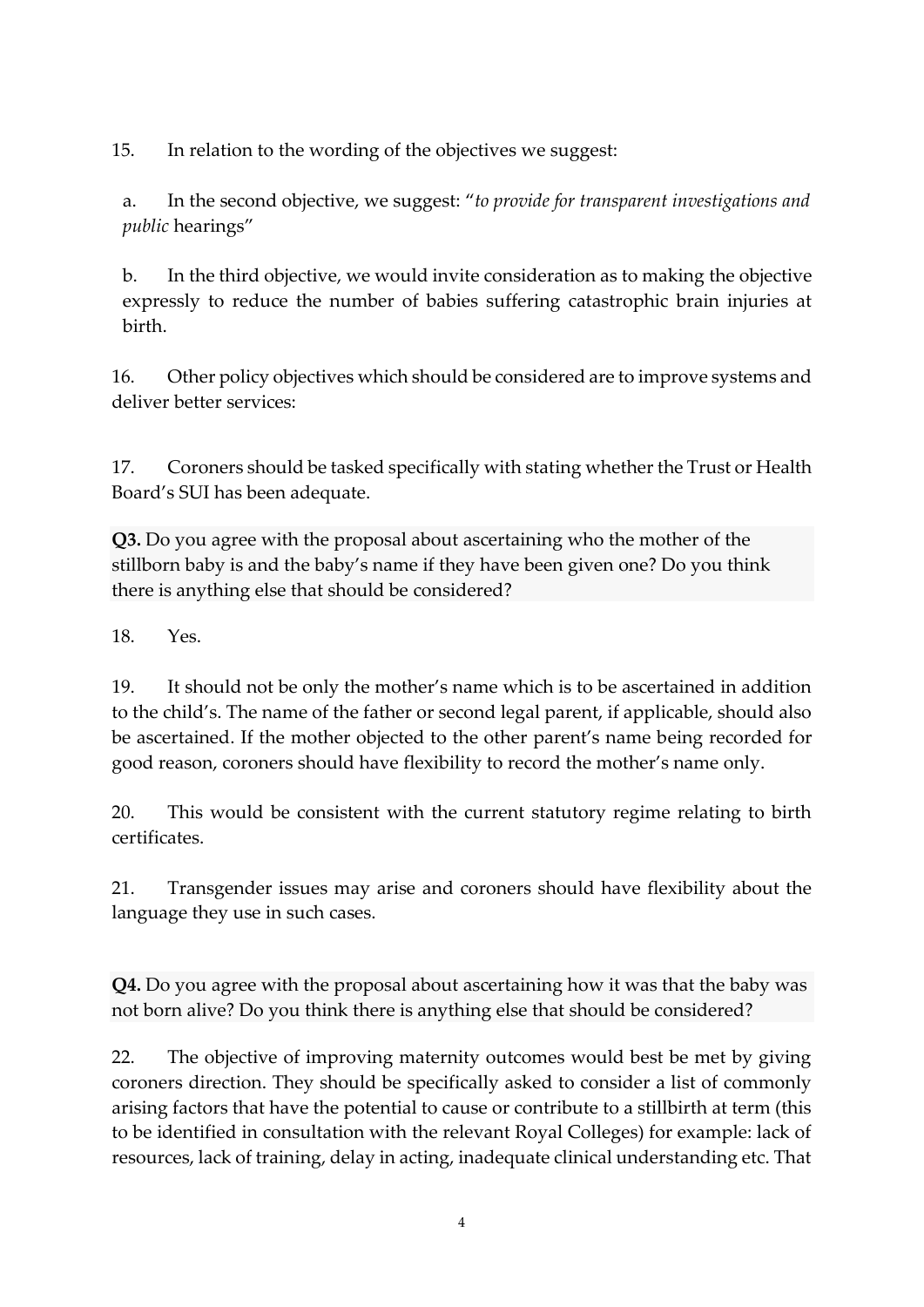would not preclude a conclusion for other reasons but it would assist with analysing data.

23. The focus should be on stillbirth amenable to care and improvement of maternity services. Therefore, in a case where it appears that maternal factors may have contributed to stillbirth eg obesity/anorexia, alcohol or drug abuse or smoking, great sensitivity will be required. Thought should be given as to whether the contribution made by a person's specific features is sufficiently relevant that it needs to be recorded.

24. The inquest should never cause grieving parents to feel shamed or blamed, particularly the mother who is in a unique relationship with an unborn child.

25. Coroners should be given guidance on when and how such person specific factors should be recorded. The current coronial regime is well able to leave out of account matters which have had no more than a minimal contribution to the death under investigation. Coroners should, generally speaking therefore, with guidance be well placed to manage this issue sensitively.

**Q5.** Do you agree with the proposal about ascertaining when fetal death occurred or was likely to have occurred and when the baby was delivered stillborn? Do you think there is anything else that should be considered?

26. Yes. Nothing to add.

**Q6.** Do you agree with the proposal about ascertaining where fetal death occurred or was likely to have occurred and where the stillborn baby was delivered? Do you think there is anything else that should be considered?

27. Yes. Nothing to add.

**Q7.** Do you agree that, as part of their findings, coroners should identify learning points and issue recommendations to the persons and bodies they consider relevant? If not, how do you think coroners should disseminate learning points?

28. Yes. In order to best achieve the policy objectives set out above, all learning points and recommendations identified and made by coroners investigating stillbirths should be sent to the Royal College of Obstetricians and Gynaecologists, NHS Resolution, NHS England, the CQC, HSIB and its successor and other relevant bodies.

**Q8.** Beyond identifying learning points in individual cases, do you think coroners should have a role in promoting best practice in antenatal care?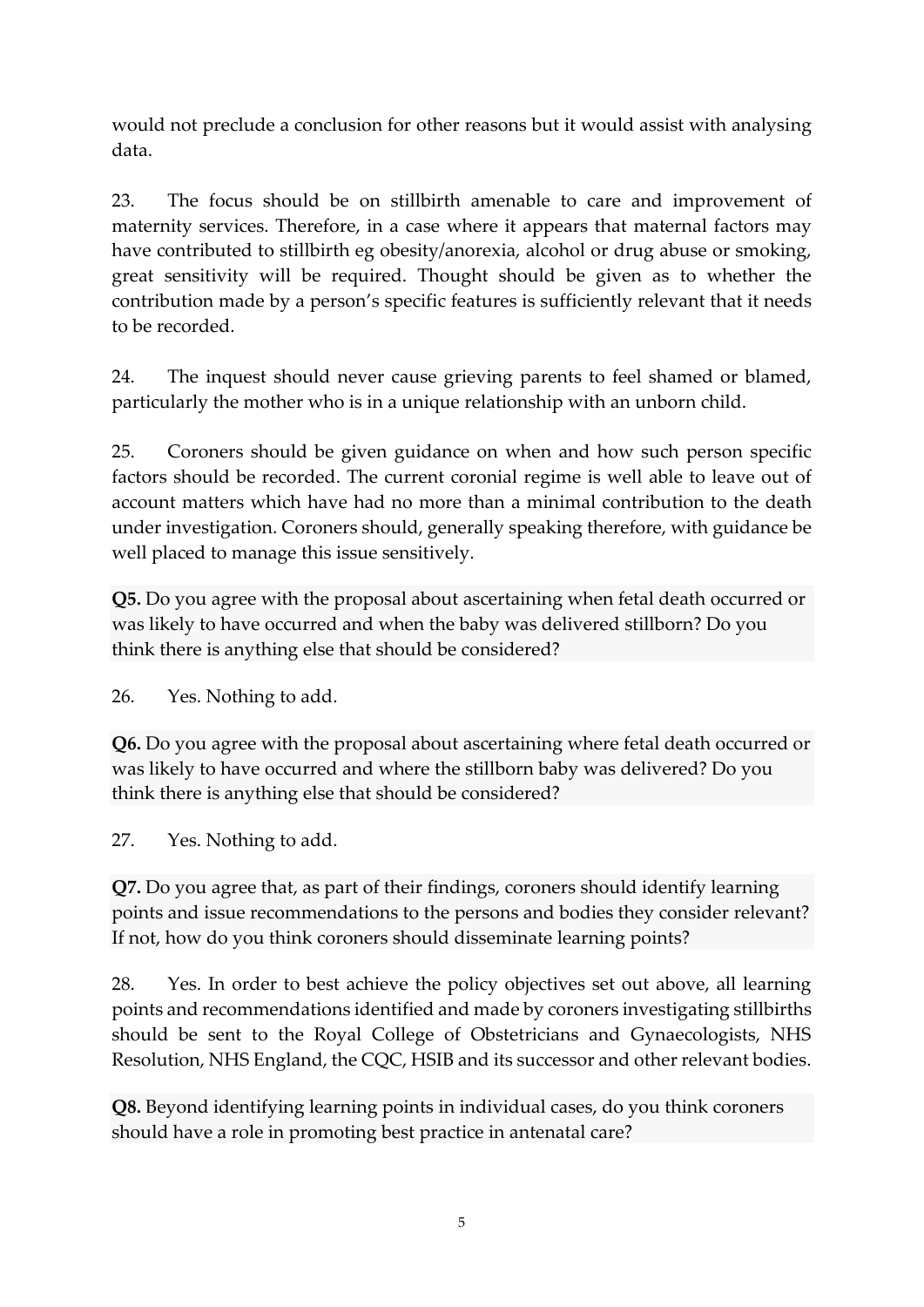29. Probably not. The Bar Council recognises the policy objective behind the question but considers that there are others better placed than coroners who can use the outcome of the coronial investigation to promote best practice in antenatal care: see Q7. Coroners lack the resources and medical knowledge to promote best practice in any aspect of healthcare. Dissemination of their learning points to the bodies set out above would be more useful in achieving this aim.

**Q9.** Is there anything else you would like to see come out of a coroner's investigation into a stillbirth? What other determinations should be made?

30. There should be a determination about the Trust/Health Board's SUI. A properly undertaken, robust, thorough internal investigation where the parents have been appropriately involved should be the norm.

31. An SUI of that description will be a reliable starting point for the Coroner and will enable a shorter more focused inquest.

32. The SUI process will conclude more swiftly than the inquest. If hospital investigations continue to be inadequate then there will be a delay before lessons are learned and implemented during which further term stillbirths may occur.

33. If an NHS Trust (or other body whether NHS or otherwise) has undertaken a Serious Untoward Incident investigation that the Coroner considers has not been robust enough to enable the Trust to identify mistakes, systemic failings, failings by individuals and thereby learn lessons, or the Trust has failed to undertake an SUI in circumstances when it should have done, then the Coroner should make a separate determination to that effect and issue a PFD.

34. If SUIs by the same Trust repeatedly fail to be sufficiently robust then a separate report should be made to the Chief Coroner at the end of the year. Without separate and additional scrutiny of SUIs into term stillbirth, there will be a delay in identifying and implementing life-saving lessons and the policy objectives will not be achieved as fully as they might be otherwise.

**Q10.** Do you agree that no consent or permission from the bereaved parents, or anyone else, should be required for a coronial investigation into a stillbirth to be opened? Please give your reasons.

35. Yes. If coroners are to investigate stillbirths, the process should have parity with existing coronial investigations, which do not require any person's consent before they are opened. To place the burden of deciding whether or not to have the death investigated onto the bereaved parent(s) is unfair. It may also cause pragmatic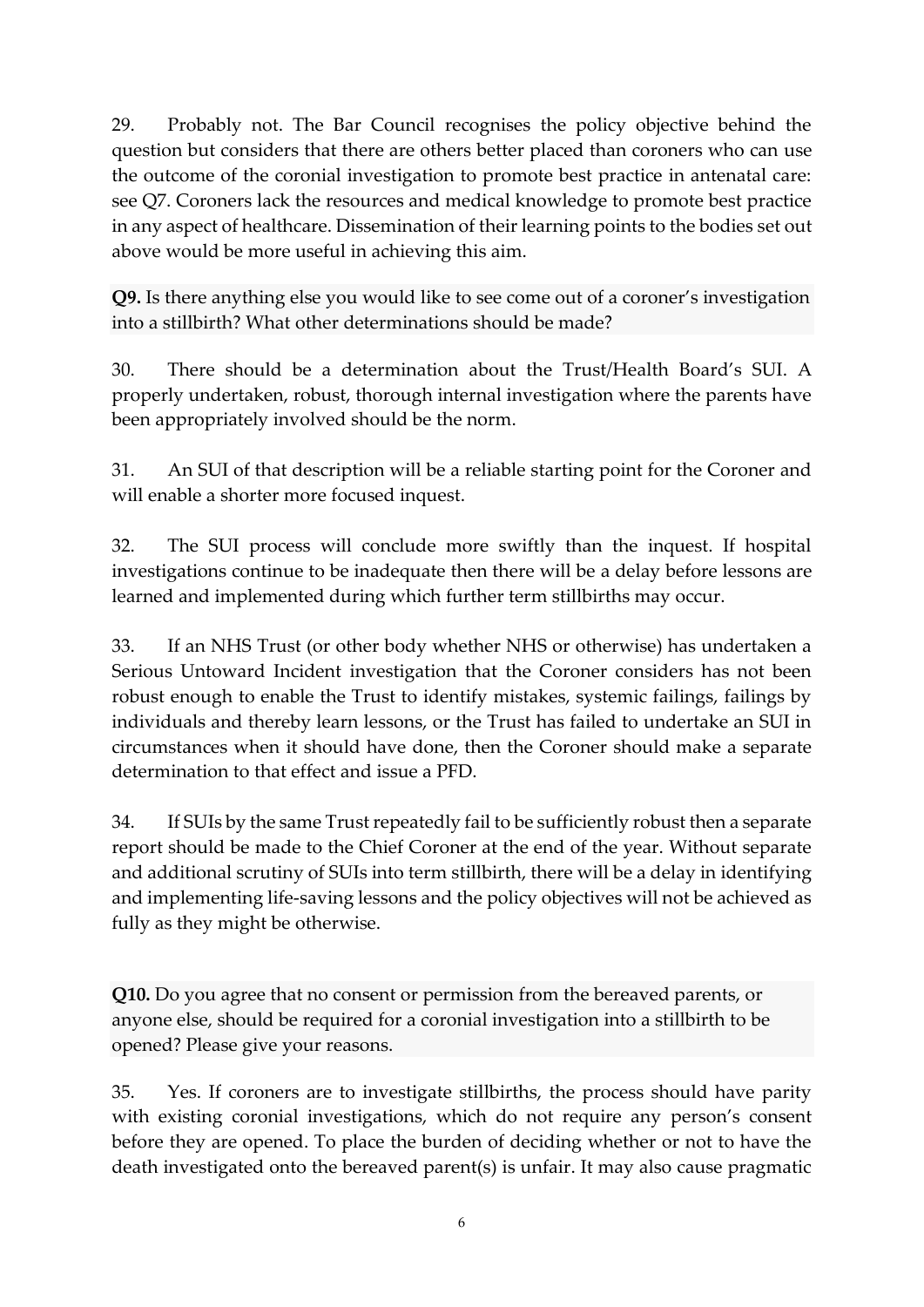difficulties and add to the sensitives involved if, for example, there was disagreement between the parents or the mother and the wider family, as to the need for an investigation.

**Q11.** Do you agree that the coroner's duty to hold an inquest should apply to investigations of stillbirths? Please give your reasons.

36. Yes. See Q10. The inquest process, which usually involves the direct questioning of witnesses, is uniquely placed to support the policy objectives identified hereinabove.

**Q12.** Do you agree with the proposals for the links and sequencing between coronial and non-coronial investigations? Please give your reasons.

37. Yes. It is difficult to envisage a logical, workable set of links and sequences.

**Q13.** Do you think coroners should have the same powers in relation to evidence, documentation and witnesses in stillbirth investigations, as well as in ordering medical examinations, as they do for death investigations now? Please give your reasons.

38. Yes. The legal status of the stillborn should be considered.

39. The law of England and Wales provides that a fetus has no rights and is not a legal person. Inquests into term stillbirths that are almost identical to inquests into the deaths of those born alive have the potential to give rise to confusion and/or perceived inconsistency with the legal standing of a fetus in other jurisdictions.

40. It may be advisable to state expressly in the statutory instrument that permits inquests into babies not born alive that nothing in that instrument grants the fetus rights or alters or amends the law relating to fetuses outside the coronial system.

**Q14.** What, if any, other powers should coroners exercise to aid in their investigations into stillbirths?

41. No recommendations.

**Q15.** Do you think it is appropriate for coroners to assume legal custody of the placenta? If not, why?

42. Yes. The Bar Council agrees that treatment of the placenta is sensitive and difficult. A provision that for the purposes of the coroner's investigation only, the placenta is to be treated as part of the fetus and not the mother (even after delivery of the placenta) may be the least worst option. In that way, parents are relieved of the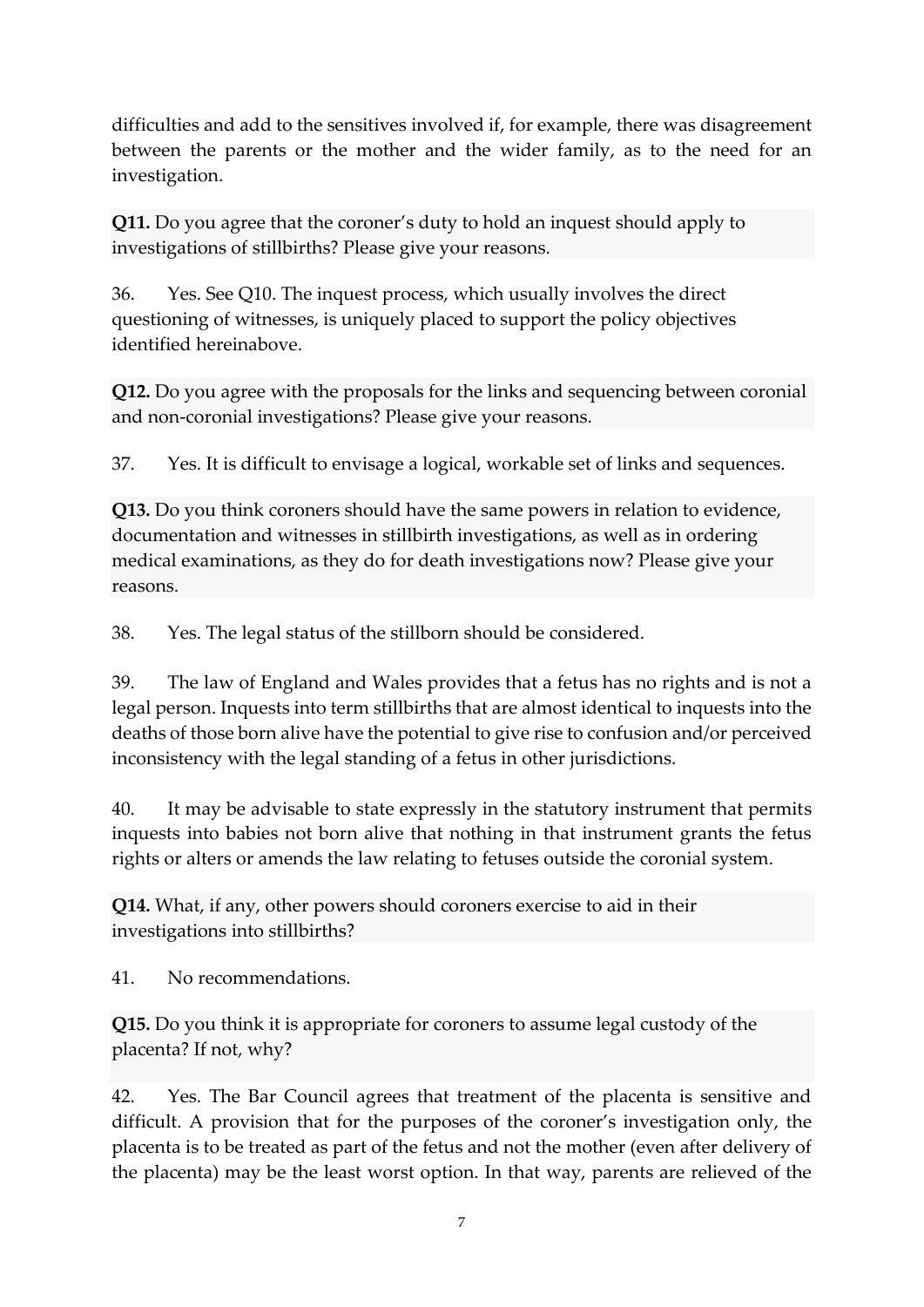burden of deciding whether to give or withhold consent and also the pain of the coroner proceeding with an examination to which they have not consented. It also means that all parents are treated the same and they know what to expect from the outset.

**Q16.** Do you agree that coroners should not have to obtain consent or permission from any third party in exercising their powers, except where existing rules already provide for such a requirement? Please give your reasons.

43. Yes. See Q10.

**Q17.** Do you agree with the proposal to investigate only full-term stillbirths, or do you think the obligation to investigate should encompass all stillbirths?

44. The Bar Council recognises that coronial investigation of stillbirths at term will be a significant extension of their obligations and that there is merit in proceeding incrementally. The Bar Council's view is that in time, the policy objectives will best be met by investigating all third trimester stillbirths.

**Q18.** If you answered 'no' to both parts of the question above, which group of stillbirths do you think should be investigated?

45. See Q17.

**Q19.** Do you agree that coroners should investigate all full-term stillbirths (i.e. all stillbirths in scope)? Or do you think a further distinction should be made within this category?

46. Yes to the first question.

**Q20.** Do you agree with the above proposal as to how a stillbirth should be registered when a coronial investigation has taken place?

 $47$  Yes

## 48. **Impact Assessment Questions**

49. The Bar Council has no view on many of the questions asked.

50. Achievement of the National Maternity Safety Ambition by 2025 will be facilitated by implementing the Chief Coroner's recommendation that there be a national coroner service.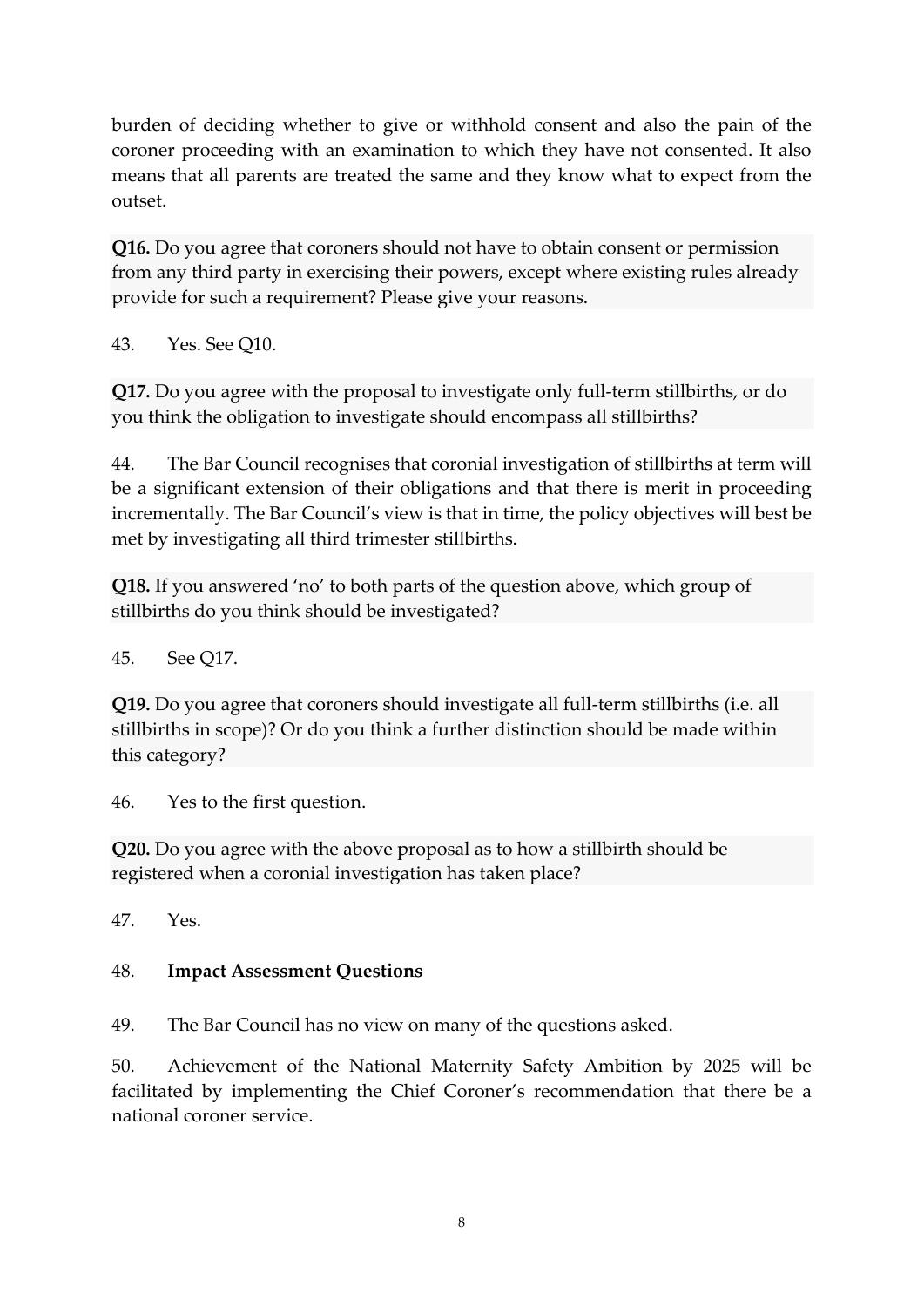*Q24.* Do you agree with our assumptions that: (i) the investigation of stillbirth cases is likely to be undertaken by a senior or area coroner and would be resourced by increasing the number of assistant coroners to deal with the less complex cases currently undertaken by senior or area coroners; and (ii) assistant coroners would take the same number of hours on these cases that have been redistributed as Senior/Area coroners?

51. The Bar Council does not agree that a term stillbirth inquest will be so complex, or different from any other medical/hospital death inquest, that it will inevitably require to be conducted by Senior or Area Coroner.

52. Assistant Coroners often deal with healthcare inquests involving NHS Trusts/Health Boards and expert witnesses and there is no reason to think that a stillbirth inquest will be more complicated. Some assistant coroners are practising barristers who specialise in healthcare law and are ideally suited to conduct inquests into stillbirths.

53. The Bar Council notes the proposal for specialist training. That will further promote the policy objectives since it will mean that only "ticketed" coroners can investigate stillbirths so that there will be consistency of approach to both the investigation and its conclusion and PFD reports.

*Qs 26 and 28.* Do you agree with our assumption that a coronial investigation of a stillbirth could require up to 6 members of NHS staff (medical consultant, junior doctor, 3 midwives/nurses and an NHS manager) to each provide up to a maximum of 7 hours of their time?

What impact do you think coronial investigations of stillbirths will have on investigations of stillbirths undertaken: a) locally; and b) by the Healthcare Safety Investigation Branch (HSIB)? Will the current investigation of stillbirths continue independently of coronial investigations or will some current activity be displaced or otherwise impacted by coronial investigation of stillbirths?

54. NHS SUIs which involve parents appropriately and in which the relevant staff are interviewed and have those interviews documented and which are robust and thorough will minimise the amount of time that staff have to spend in relation to the coronial investigation.

55. After perhaps 3 years, it will be possible to consider the interaction of NHS SUI, HSIB and coronial investigations and whether any of them can be dispensed with or reduced, safely and consistently with the policy objectives of this consultation.